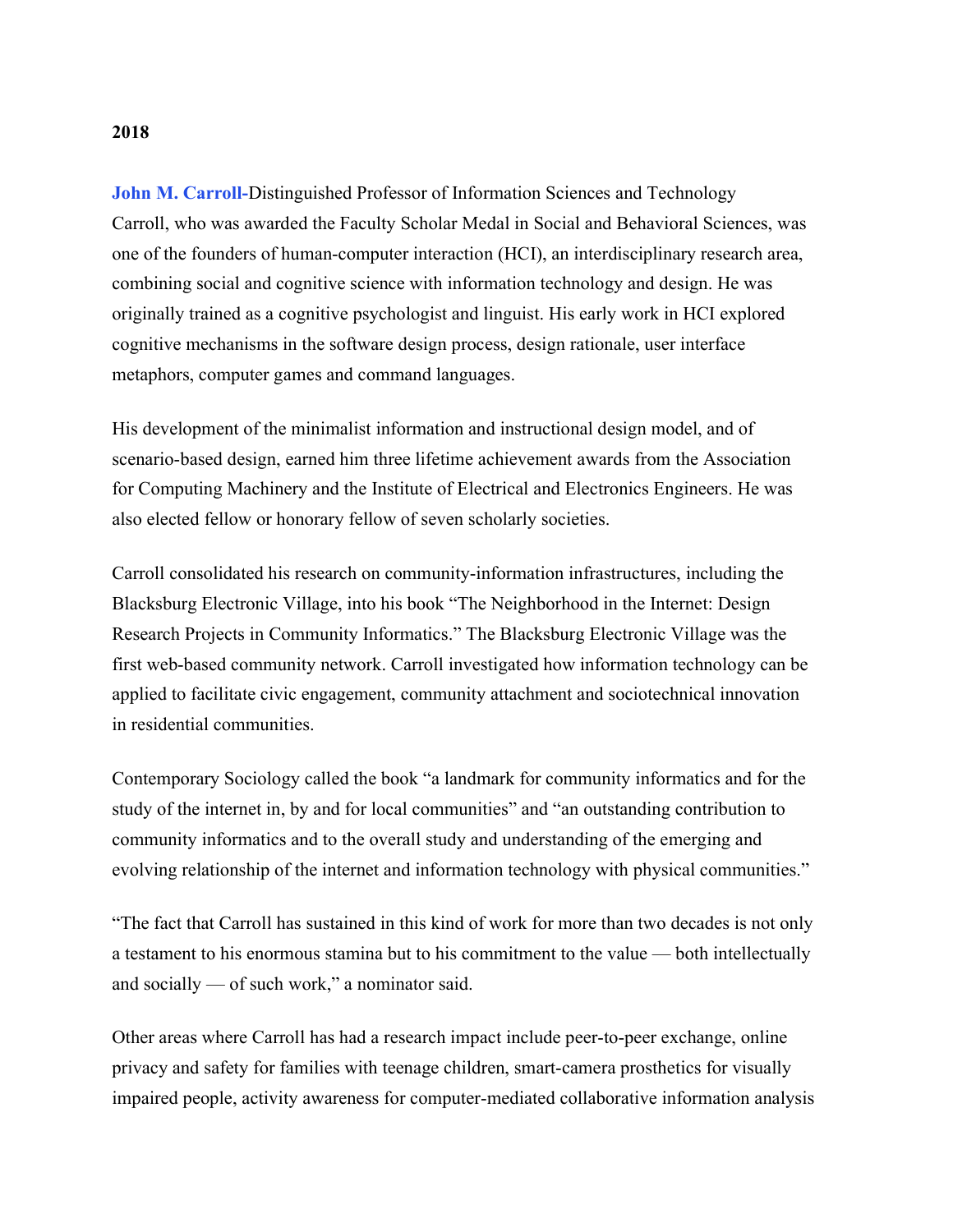work, computer support for critical thinking in collaborative learning, and the coproduction of health and well-being by active older adults.

"Carroll continues to demonstrate extraordinary leadership in the research area of community informatics with his work with local organizations and citizens," a nominator said. "In his prolific and high-quality publications, he has demonstrated not only innovative thinking in this area, but also great breadth of research. For example, his distinct combination of disciplinary expertise in social psychology and computer science, especially HCI, has produced the range of ideas and empirical studies that are not only seminal and interdisciplinary, but also has provided major contributions to research."

Neil Christensen - Professor of Pathology Microbiology and Immunology Christensen, who was awarded the Faculty Scholar Medal in Entrepreneurship, Technology Transfer and Economic Development, has spent three decades studying the immunity and pathogenesis of papillomavirus infection to better understand how the virus can lead to genital malignancies.

His research involves the construction of a large and diverse set of monoclonal antibodies to various viral and host proteins with particular strength and probes that recognize HPV capsids and that have virus neutralizing activities. Christensen's antibodies were foundational for the development of commercially available HPV vaccines and vaccine candidates.

Christensen maintains a library of more than 500 monoclonal antibodies which he has distributed worldwide to more than 50 academic and industry research labs. As of 2018, there are more than 80 Penn State agreements in place for the acquisition of his antibodies.

"The interest in Christensen's antibodies supports his mastery for antibody creation," a nominator said. "His expertise is not limited to the generation of antibodies against HPV. Christensen and his team have experience in antibody purification, Fab production, immunoassays and the construction of single-chain variable fragment reagents," a nominator said. "Because of this experience, Christensen is currently collaborating with more than 15 Penn State colleagues, creating antibodies for various clinical targets and applications."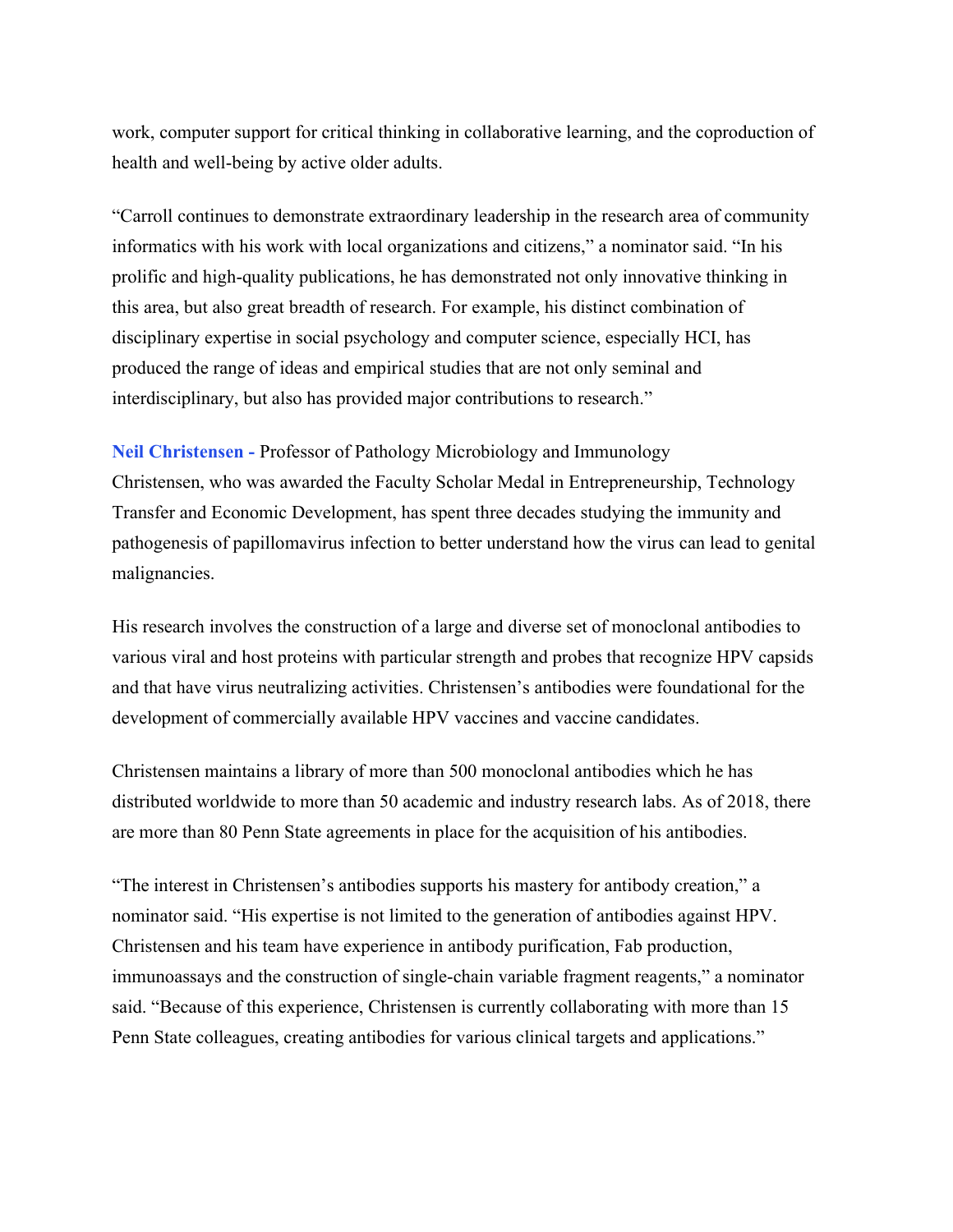In an effort to create low-cost antibodies for he and his colleagues, Christensen is currently embarking on a new pursuit. He is launching a monoclonal antibody core facility at Penn State. The facility will provide a multitude of services including generation of mouse monoclonal antibodies, rabbit monoclonal and polyclonal antibodies and antibody purification. The facility in the near future aims to offer humanized monoclonal antibodies, nanobodies and biomedical products.

"Christensen's research and intellectual property embodies translational science, contributing to vaccine development, positive impact to human health worldwide and has generated one of the largest licensing income streams of any faculty member at Penn State," a nominator said.

Bernhard Luscher- Professor of Biology, and Biochemistry and Molecular Luscher, who was awarded the Faculty Scholar Medal in Life Sciences, was Penn State's first neurobiologist to be promoted to professor and has been instrumental in building a sizeable and internationally recognized group of neurobiology faculty members.

He has served as co-director of the neuroscience graduation program, as interim co-director of the Penn State Neuroscience Institute and as director of the Center for Molecular Investigation of Neurological Disorder.

Luscher researches the role of the principal inhibitory neurotransmitter gamma-aminobutyric acid (GABA) and its major receptors in brain function. These receptors serve as the principal mediators of neural inhibition in the brain and also as targets for some of the most frequently prescribed psychoactive drugs such as those used to treat anxiety.

Luscher's research also provides insights into the role these receptors play in emotion-related behavior. Based on initial findings by his laboratory, he proposed that comparatively small defects in the function of GAMA receptors could serve as culprits of Major Depressive Disorder (MDD). Luscher found that antidepressant drug therapies were reversing the consequences of GABA receptor defects, despite being designed to increase the function of two other neurotransmitters (serotonin or norepinephrine).

MDD is the leading cause of total disability and, through suicide, a primary cause of death among young people," a nominator said. "Currently available therapies for MDD are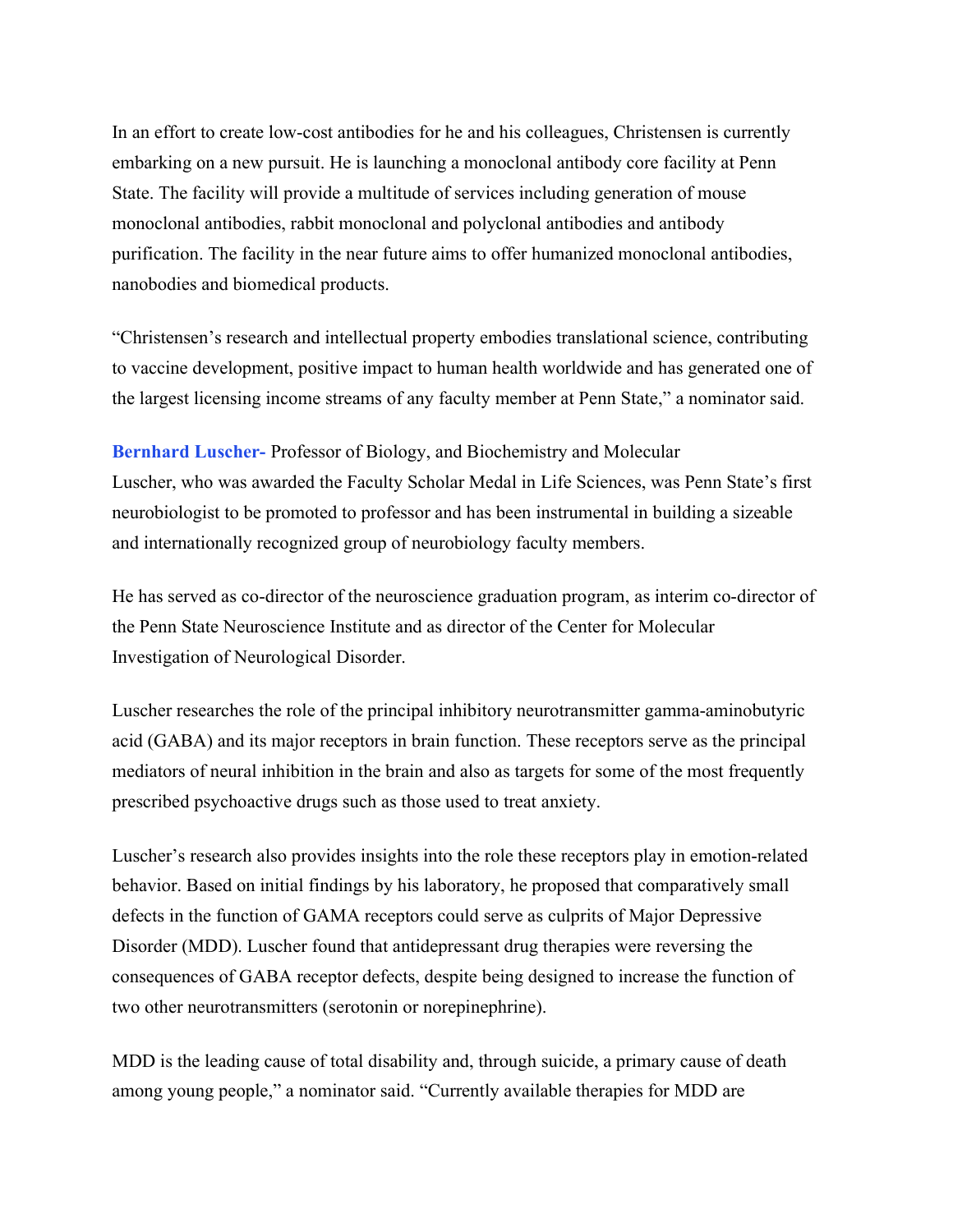ineffective in almost half of patients, indicating that Luscher's studies address one of the foremost health concerns of modern society."

Luscher's two key findings bettered our understanding of MDD and ways to treat it.

First, Luscher demonstrated that GABA receptor mutant mice, which exhibit signs of depression, suffer from a compensating downregulation of the function of the second major neurotransmitter in the brain, glutamate.

"Most remarkably, treatment of these mice with an experimental antidepressant drug (ketamine) reversed both the glutamate and GABA defects of the mutant mice and also normalized their behavior," a nominator said.

Second, Luscher's group asked whether enhancing the function of GABA can end depression. This treatment is currently used, although ineffectively, at treating depression. Luscher explained one reason these drugs might be ineffective is that they enhance GABA function indiscriminately and independent of the level of brain activity. To enhance the function of GABA in a brain-activity-dependent manner, Luscher designed an innovative strategy to genetically increase the activity of GABA-producing cells in mice and then showed that these animals behaved as if they had been treated with antidepressant drugs.

"Luscher's work represents a seminal contribution to the detailed understanding of MDD and antidepressant drug action," a nominator said. "He has provided a rigorous intellectual framework for his work and gone on to experimentally prove that his predictions were correct."

## Sandra Spanier-Professor of English

Spanier, who was awarded the Faculty Scholar Medal in the Arts and Humanities, is one of the world's leading experts on the iconic American writer Ernest Hemingway. Through publications based on Hemingway's letters, she has provided a resource for scholars around the world.

Although Hemingway is known for his rugged, one-dimensional persona, Spanier says his thousands of written letters tell a different story.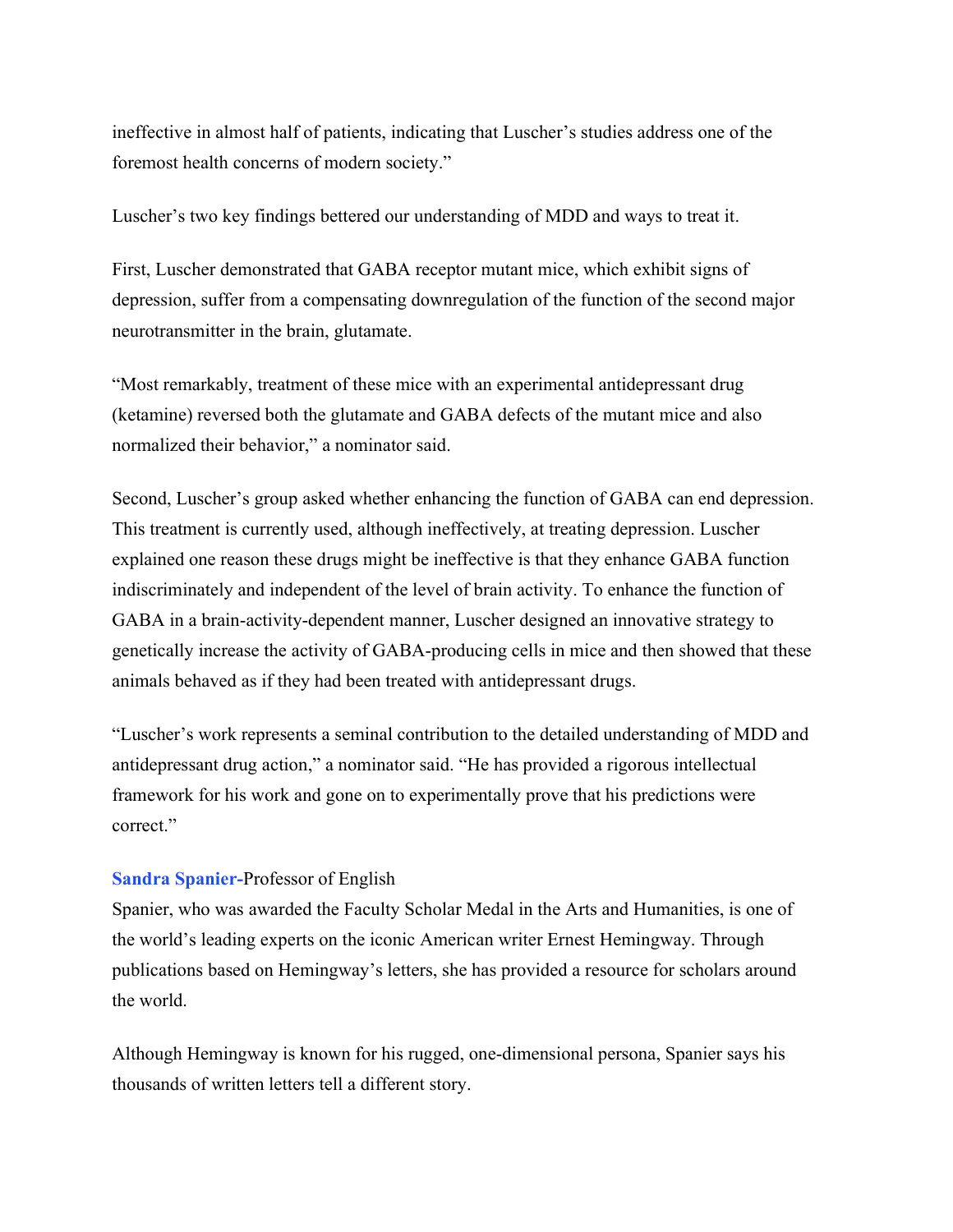Of all the projects now in progress that concern American literature of the 20th century, none is so significant — nor so detailed and complicated — as the Hemingway letters," said a nominator. "This importance is highlighted by the nearly continuous support the National Endowment for the Humanities (NEH) has provided to Spanier and the 'Letters of Ernest Hemingway' project since 2005. Indeed, NEH designated the work as a We the People project, a special recognition for projects that advance our understanding of American history and culture."

Spanier directs "The Letters of Ernest Hemingway" project — compiling a massive trove of more than 6,000 letters by the prolific author by locating and collecting copies of letters from far flung sources including museums, libraries, archives and individuals around the world. Spanier has organized these letters chronologically, writing footnotes and commentary to provide context such as informing the reader about the individuals, places, events and context referenced in the letters. Four volumes have now been published by Cambridge University Press in the projected 17-volume series.

Spanier also met with and recorded oral histories from primary source contacts including Hemingway's surviving son, his Cuban caretaker and other acquaintances throughout his life.

Dozens of media outlets have featured the publications, including online venues such as The Daily Beast and BuzzFeed, a lengthy piece in Vanity Fair, and rave reviews in The New York Times and Wall Street Journal. The reviewer for the London Times Literary Supplement called the work "an astonishing scholarly achievement." Historian Ken Burns has invited Spanier to assist on his forthcoming documentary film project, Ernest Hemingway, slated for PBS in 2020.

An external evaluator said Spanier's work reveals a new Hemingway.

Spanier's scholarship already shows us a very different Hemingway than the common understanding of a certain mode of plain, natural, realistic, minimalistic, masculine prose," the evaluator said. "Instead we see a more robust portrait of a mental anguish, anxious, insecure and fragile mid-century American male. His writings exhibit a great deal of complexity, doubt and nuance."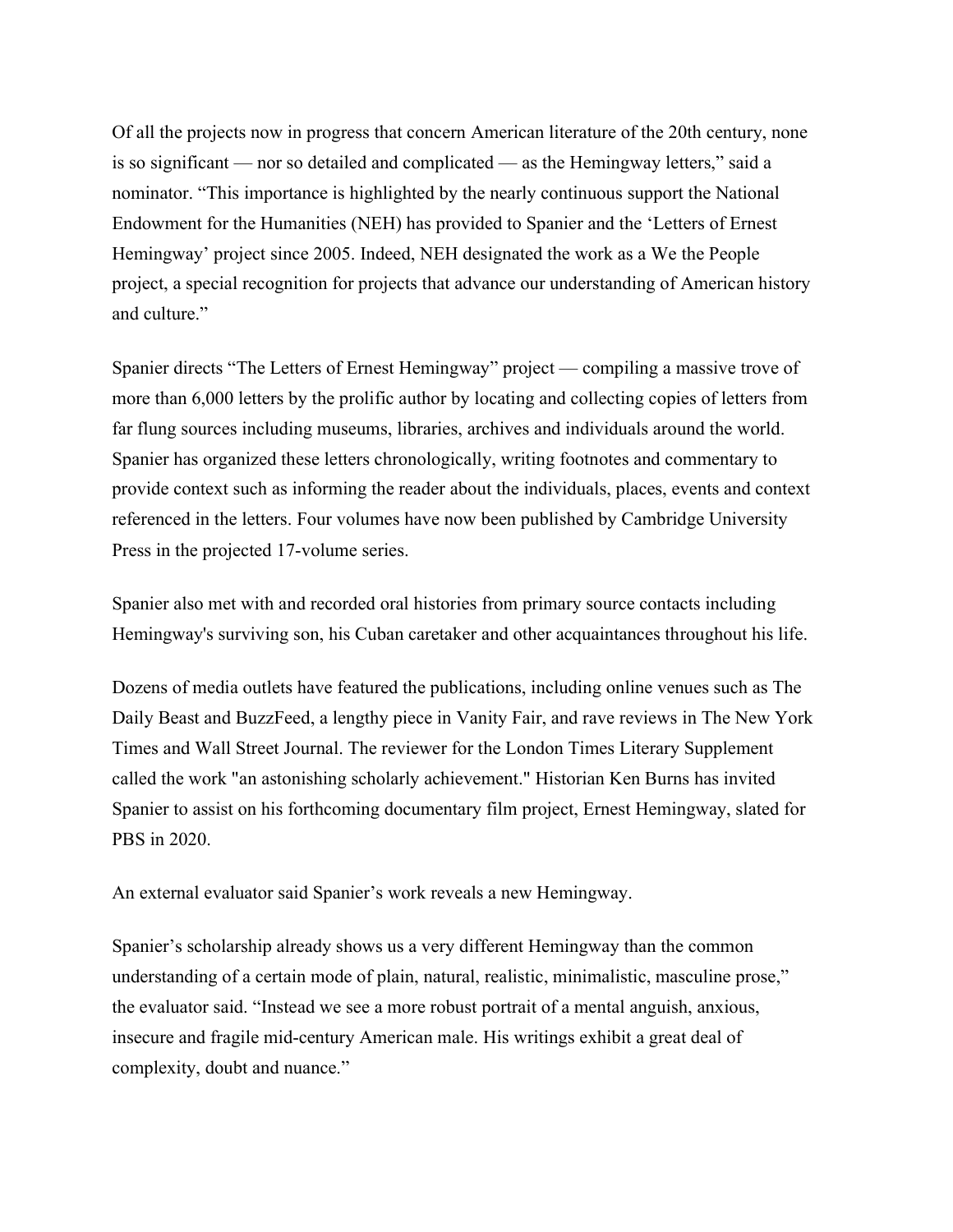Other evaluators called Spanier's work "urgent and enduring," "a monumental achievement befitting the most influential 20th-century American writer."

## Qing Wang-Professor of Materials Science and Engineering

Wang, who was awarded the Faculty Scholar Medal in Engineering, was nominated based on his outstanding scholarly contributions to the development of novel functional polymers and polymer nanocomposites with dramatically enhanced electrical, dielectric and transport properties.

Wang has developed a completely new class of polymer dielectric materials for hightemperature applications. The materials are stable over a wide range of temperatures and frequencies and show remarkable energy storage capabilities at record temperatures of about 500 degrees Fahrenheit. This operating temperature allows for applications in modern electronics and electric vehicles.

"Wang's work challenges the longstanding notion that thermal stability of polymers determines the operation temperatures of polymer dielectrics under the applied electric fields and discloses new design parameters for high performance, high temperature polymer dielectric materials," a nominator said. "Given the unique combination of scalability, weight, and record performance, his work may revolutionize the way compact power modules and power circuits targeted for harsh environment applications are built."

Within the past five years, Wang has published about 70 peer-reviewed papers in high-profile journals such as Nature, Proceedings of the National Academy of Sciences and Energy  $\&$ Environmental Science. In citations, five of his papers are among the top .1 percent, factoring field and age. He's secured five national and two international patents.

Wang has also made advances in self-healing electronics and solid-state cooling. His work has drawn the attention of companies such as Murata, Samsung and Dow and has been featured on BBC News, Science Daily and Eureka.

"Wang is an internationally recognized world leader in dielectric and ferroelectric polymeric materials," a nominator said. "He has pioneered the science and engineering of high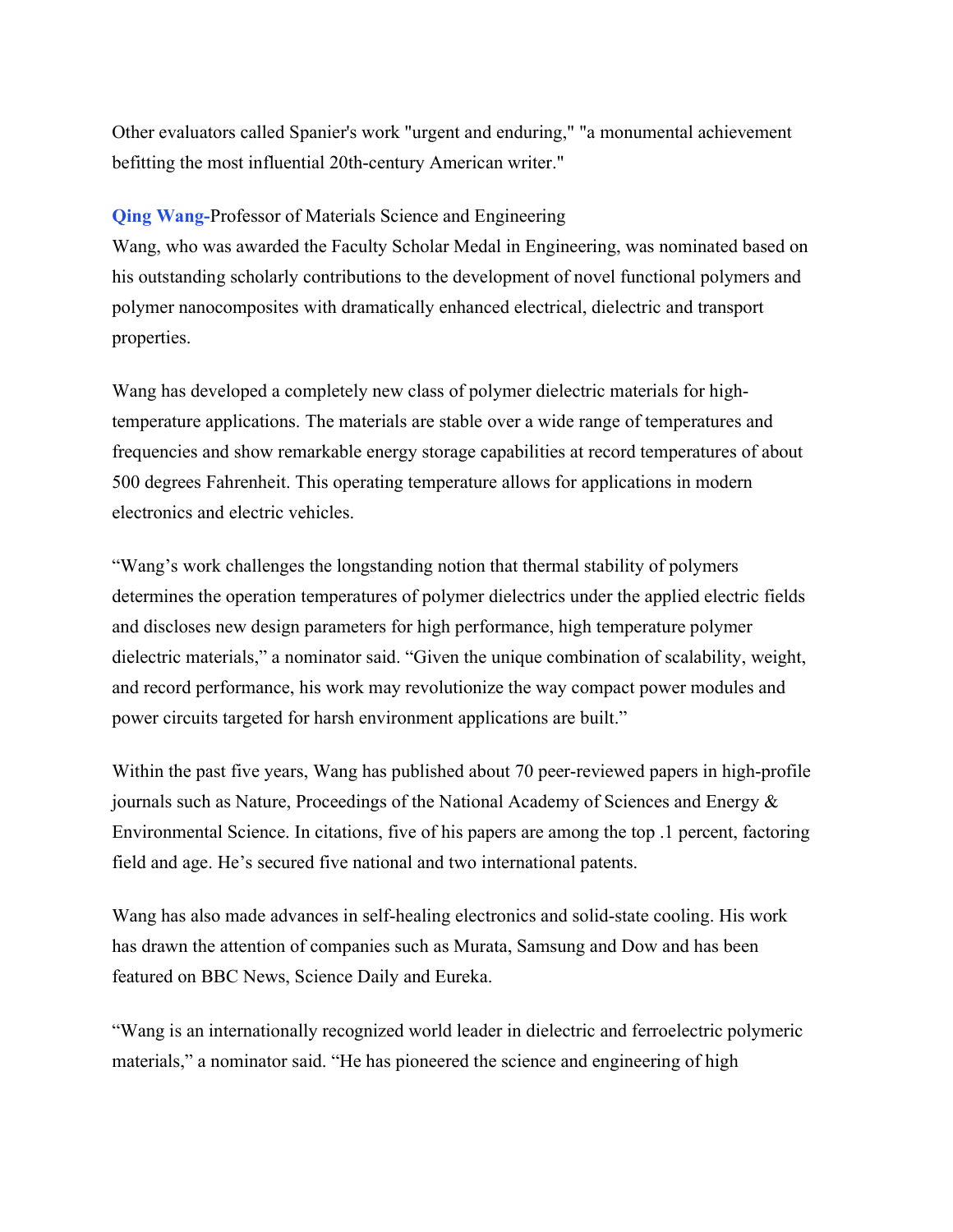temperature, high-energy-density dielectric polymers, making seminal contributions that place him among the premier researchers in the world."

Fuqing Zhang- Professor of Meteorology and Atmospheric Science Zhang, who was awarded the Faculty Scholar Medal in Physical Sciences, was nominated for his innovating and pioneering research on data assimilation, which is the process of blending new observations into current estimate of the three-dimensional atmospheric state. This improves forecasting accuracy.

"Zhang has transformed the data assimilation field regarding the incorporation of radar and satellite observations into initial state of computer weather forecast models," a nominator said. "One of his main focuses has been the improvement of hurricane prediction — most importantly — hurricane intensity forecasts."

Zhang's work is important because of its impact on public safety but also because research to improve hurricane intensity forecasting — until Zhang — has been largely at a stalemate.

Zhang helped the National Oceanic and Atmospheric Administration's Hurricane Research Division develop a strategy to assimilate aircraft radar observations in real-time, leading to improved operational hurricane track and intensity forecasts.

"This direct, positive impact on society is one reason why Zhang's visionary research is so outstanding," a nominator said. "It has clear benefits to our nation and the world. But it is just as important to recognize that Zhang has revolutionized the data assimilation field through his research."

Hurricanes are one of the most violent storms on Earth and can have devastating impact on society, causing widespread casualties and destruction of property. Recent hurricanes — Harvey, Irma and Maria — are testament to that. Zhang's forecasting improvements contributed to advanced warning for these recent disasters and to early evacuations, saving countless lives.

"Zhang's assimilation technique is based on using very large ensembles of previous forecasts to provide what amounts to a large set of prior information, which in combination with high